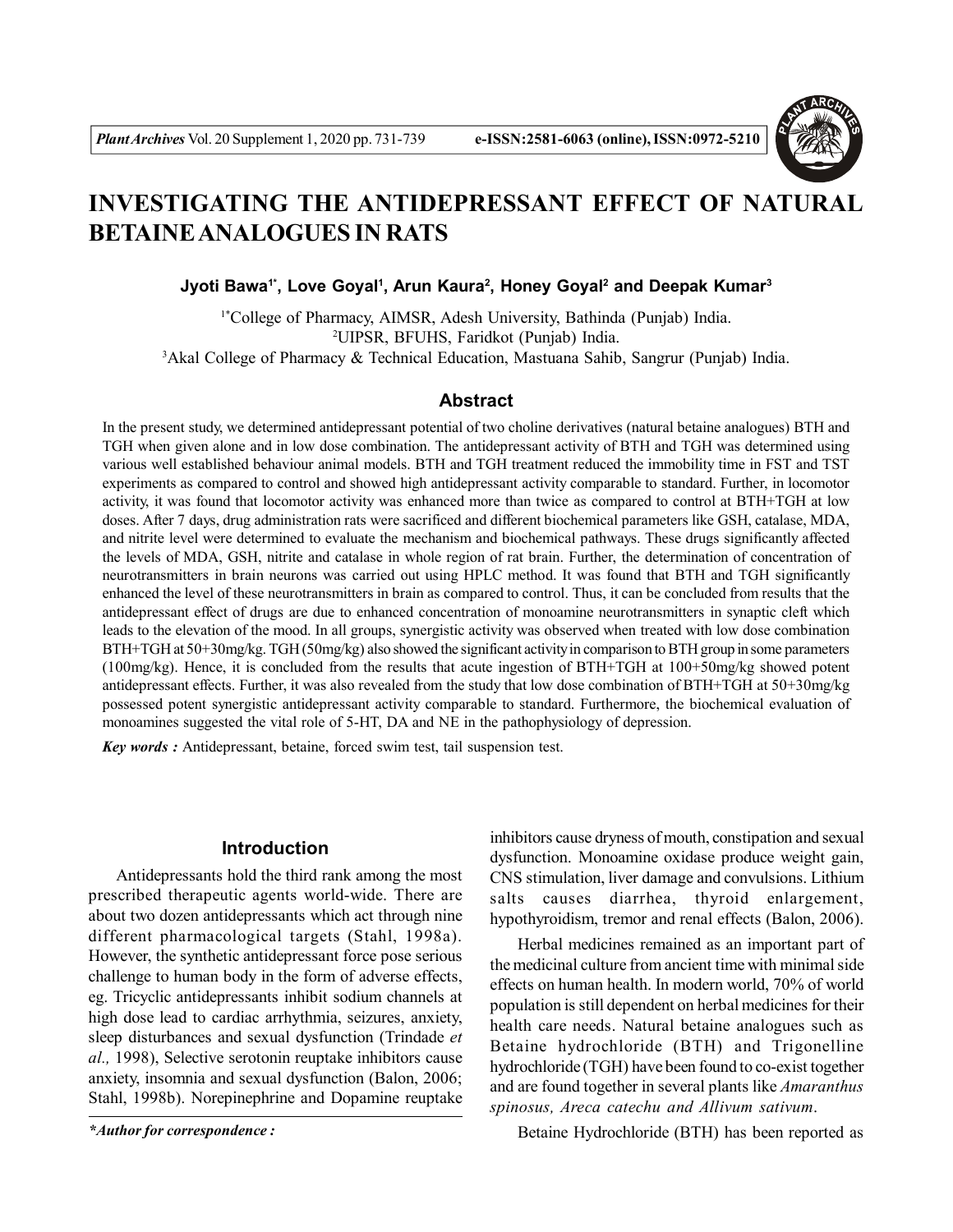to improve fatty liver, hinder the accretion of triglyceride and cholesterol in the plasma and liver, boost the renewal of hepatocytes and avoid hypotension. Trigonelline Hydrochloride (TGH) is another choline family derivative, isolated from *Trigonella foenum-graecum* and is known for its mood enhancing properties and increasing body activity. TGH is known for its various protective physiological effects like memory-improving, antibacterial, antiviral, hypoglycemic, hypolipidemic, neuroprotective, antimigraine, sedative, and anti-tumor activities and antidiabetic. These compounds co-exist together in various plants like *Amaranthus spinosus*, *Allium sativum, and Areca catechu.*

However, there are number of pharmacological effects and benefits of BTH and TGH, but exactly the mechanism of the effects of these have not been established yet, and the antidepressant activity of these drugs compounds, is still obscure. Thus, we designed this study to evaluate the antidepressant activity of the BTH and TGH in rats to get a better understanding of mechanism of these drugs. The present study deals with the determination of pharmacological investigation of antidepressant potential of two choline derivatives (natural betaines) BTH and TGH when given alone and in combination when given in low doses; oxidative damage: To determine the effect of BTH and TGH on oxidative damage of brain using various biochemical test like determination of concentration of MDA, GSH, nitrite and catalase; elucidation of biochemical pathways by analyzing monoamines 5-HT, DA and NE: To determine the effect of BTH and TGH on concentration of various monoamines like serotonin (5-HT), dopamine (DA) and norepinephrine (NE) using HPLC technique.

# **Materials and Methods**

#### **Animals**

In present study, male Wistar rats *(Rattus norvigecus)* weighing 200-300g were used. The animals were obtained from the animal house of the ISF College of Pharmacy, Moga, India under protocol number 266. Animals were housed in group of six, under the standard laboratory conditions with standard rats food and water ad libitum. All animals were adjusted to laboratory conditions before starting the test. All the behavior assessments were carried out between 9.00 and 17.00 h. Rats were housed with a 12-h light/dark cycle of animal house. The experimental protocol was approved by the Institutional Animal Ethical Committee (IAEC) of ISF College of Pharmacy, Moga, India and was carried out in accordance with the guidelines of Committee for the Purpose of Control and Supervision of Experiments on Animals (CPCSEA) for the use and care of experimental animals.

#### **Drugs and treatment schedule**

Drugs used in the present study includes BTH and TGH (Sigma Chemicals Co. St, Louis MO, USA) administered orally in divided doses. BTH, TGH and its combination (BTH+TGH) was dissolved in 0.5% w/v of sodium carboxymethylcellulose (Na-CMC). IMP was administered one hour prior to BTH treatment from day 7 to 14 *i.e.* for 7 days. All drugs were given in constant volume according to body weight (b.wt). For behavioural assessment locomotor activity was assessed by actophotometer, forced swim test using rectangular glass jar and tail suspension test. On day 14thall animals were sacrificed and brain were removed for biochemical estimation (reduced glutathione, lipid peroxidation. catalase, nitrite, protein estimation).

#### **Experimental design**

The experimental protocol was divided into five groups. Group 1 receive 0.5% of Sodium carboxymethylcellulose as control; group 2 receive 10mg/ kg, *i.p* imipramine as standard; group 3 receive 100mg/ kg, *p.o.* BTH; group 4 receive 50mg/kg, *p.o.* TGH and group 5 receive 50mg/kg, *p.o*. BTH + 30mg/kg/b.wt, *p.o.* TGH.

#### **Behavioral assessment**

The antidepressant activity of target drugs was investigated by using well-established animal protocol such as tail suspension test (TST) (Steru *et al.,* 1985) and forced swimming test (FST) (Arya and Preeti, 2012). The locomotor activity was investigated using Actophotometer (Kumar *et al.,* 2007; Kumar *et al.,* 2011).

### **Measurement of oxidative stress parameters**

Proteins level was estimated in brain because they serve as catalysts that maintain metabolic processes in the cell and as signals secreted by one cell or deposited in the extracellular matrix that are recognized by other cells. The protein was measured by the Biuret method using bovine serum albumin (BSA) as a standard.

#### **Estimation of lipid peroxidation**

The malondialdehyde (MDA) content is a measure of lipid peroxidation, was assayed in the form of thiobarbituric acid reacting substances (TBARS). The thiobarbituric acid reactive substances (TBARs) assay is the colorimetric method used for the detection of lipid peroxidation in biological materials. MDA reacts with thiobarbituric acid at high temperature  $(90-100\degree C)$  in acidic conditions by using the Wills Method.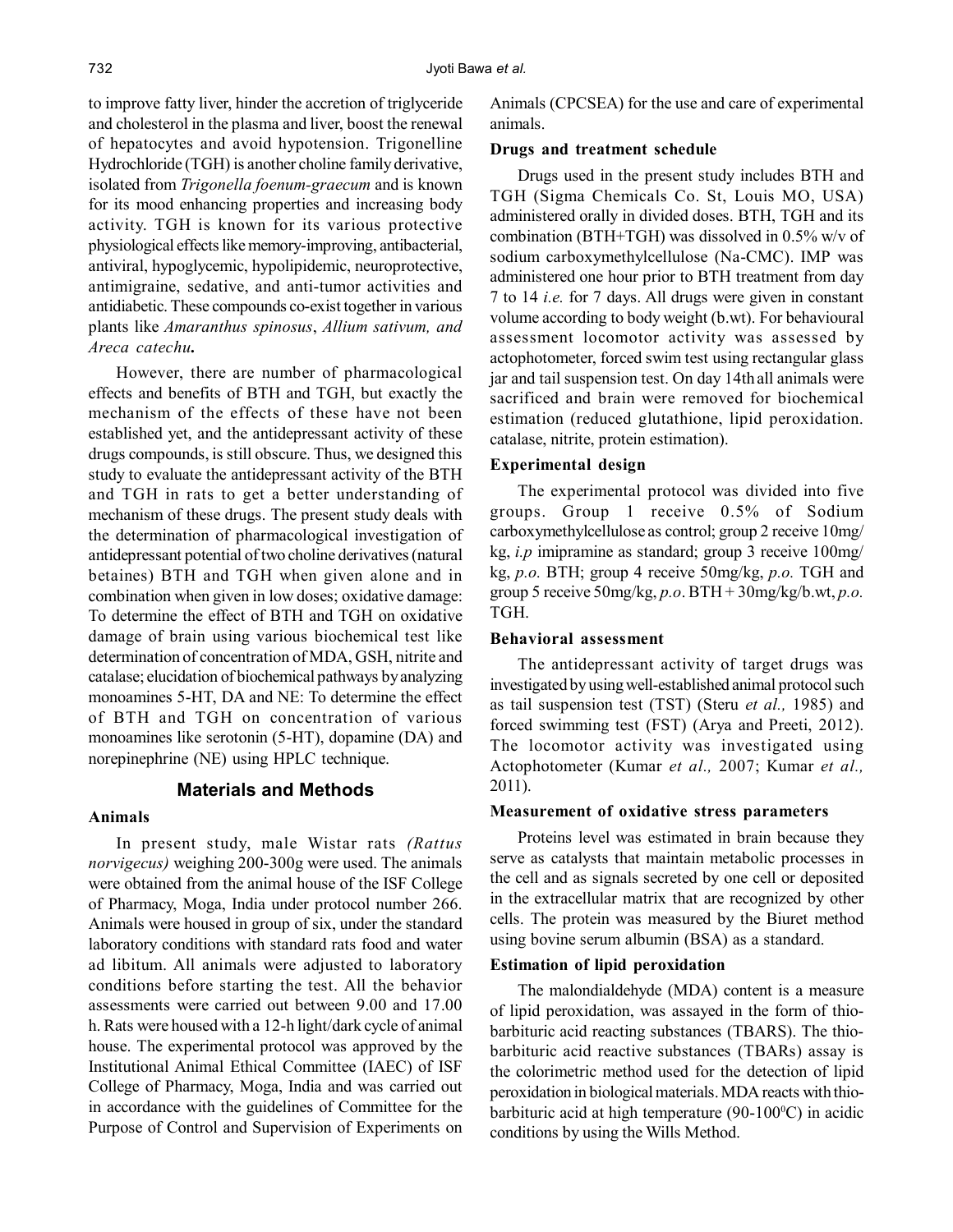0.5ml of post mitochondrial supernatant and 0.5ml of Tris HCl were incubated at 37ºC for 2 hr. After incubation, 1ml of 10% trichloroacetic acid (TCA) was added and centrifuged at 1000×g for 10 min. To 1ml of supernatant, 1ml of 0.67% thio-barbituric acid was added and the tubes were kept in boiling water for 10 min. After cooling 1ml double distilled water was added and absorbance was measured at 532 nm using UV Spectrophotometer (UV-1700 Spectrophotometer, Shimadzu, Japan). TBARS were quantified using an extinction coefficient of 1.56×105 M-1cm-1amount was expressed as n mol/ mg pr (pr: protein) (Wills, 1966).

#### **Estimation of nitrite**

Nitric oxide (NO) is a molecule that acts as a neurotransmitter in the central and peripheral nervous systems and, therefore, is critical in the pathogenesis neurodegenerative disorders. NO is an activator of soluble guanylylcyclase, which converts guanosine triphosphate (GTP) to cyclic guanosine monophosphate (cGMP) and plays critical roles in the maintenance of vascular homeostasis. In the cell, NO undergoes a series of reactions with several molecules present in biological fluids and is eventually metabolized to nitrite  $(NO<sup>2</sup>)$  and nitrite  $(NO<sup>3-</sup>)$ . Thus, the best index of total NO production is the sum of both nitrite and nitrite (Stocker *et al.,* 2003). The accumulation of nitrite in the supernatant, an indicator of the production of nitric oxide (NO) was determined by a colorimetric assay with Greiss reagent (0.1% N-(1 naphthyl) ethylene diamine dihydrochloride, 1% sulfanilamide and 2.5% phosphoric acid) as described by Green *et al.,* 1982.

Equal volumes of supernatant and Greiss reagent were mixed, and this mixture was incubated for 10 min at room temperature in the dark. Absorbance at 540 nm was measured with a UV spectrophotometer. The concentration of nitrite in the supernatant was determined from a sodium nitrite standard curve and expressed as expressed as µ mol/l (Green *et al.,* 1982).

#### **Catalase estimation**

Hydrogen peroxide  $(H_2O_2)$  is a harmful by-product of many normal metabolic processes: to prevent damage to cells and tissues, it must be quickly converted into other, less dangerous substances. To this end, catalase is frequently used by cells to rapidly catalyze the decomposition of hydrogen peroxide into less reactive gaseous oxygen and water molecules. The reaction of catalase in the decomposition of hydrogen peroxide is Catalase activity was assayed by the method of Luck 1971, in which the breakdown of hydrogen peroxide  $(H_2O_2)$  is measured at 240 nm (Murphy and Sies, 1990).

The assay mixture consisted of 12.5 mM  $H_2O_2$  in phosphate buffer (50 mM phosphate buffer, pH 7.0) and 0.05 ml of supernatant from the tissue homogenate (10%) and the change in absorbance was recorded at 240 nm. The results were expressed as expressed as  $\mu$  mol of H2O<sup>2</sup> decomposed per milligram of protein/min (Bernt *et al.,* 1974; Luck, 1971).

#### **Glutathione estimation**

It is an antioxidant, preventing damage to important cellular components caused by reactive oxygen species such as free radicals and peroxides (Pompella *et al.,* 2003). In the process, glutathione is converted to its oxidized form glutathione disulfide, also called L (-)- Glutathione. Once oxidized, glutathione can be reduced back by glutathione reductase, using NADPH as an electron donor. The ratio of reduced glutathione to oxidized glutathione within cells is often used as a measure of cellular toxicity (Clementi *et al.,* 1999).

Reduced glutathione can be estimated using Ellman's reagent which consist of 0.1mM DTNB in 0.1M phosphate buffer (pH 8.0). In 0.1ml of homogenate of sample, 1ml of 4% sulphosalicylic acid (SSA) was added and then incubated at 40ºC for 1hr. After incubation, sample was centrifuged at 1200g for 15min at 40ºC and 0.1ml of supernatant was separated. In the supernatant, 2.7ml of phosphate buffer and Ellman's reagent was added; change in absorbance was recorded at 412 nm. The results were expressed as  $\mu$  mol of GSH/mg protein (Ellman, 1959).

### **Calculation of Dopamine (DA), Serotonin (5-HT) and Nor-epinephrine (NE)**

HPLC method was used to determine the concentration of biogenic amines, nor epinephrine (NE), dopamine (DA) and serotonin (5-HT) in cortex, striatum and hippocampus of rats brain after treatment with target drugs BTH, TGH in combination and alone along with standard antidepressant imipramine using method described by Reipschlager in 1997.

The estimation of brain catecholamines was done by method described by Patel *et al.,* 2005 with slight modifications. Catecholamine's (DA, 5-HT and NE) levels in rat brain were estimated by HPLC using electro chemical detector. Waters standard system consisting of a high pressure isocratic pump, a 20µl manual sample injector valve,  $C_{18}$  reverse phase column and electrochemical detector were used in the study. Mobile phase consisted of sodium citrate buffer (pH 4.5) – Acetonitrile (87:13, v/v). Sodium citrate buffer consisted of 10 mM citric acid, 25 mM  $\text{NaH}_2\text{HPO}_4$ , 25 mM EDTA, and 2 mM of 1-heptane sulfonic acid. Electrochemical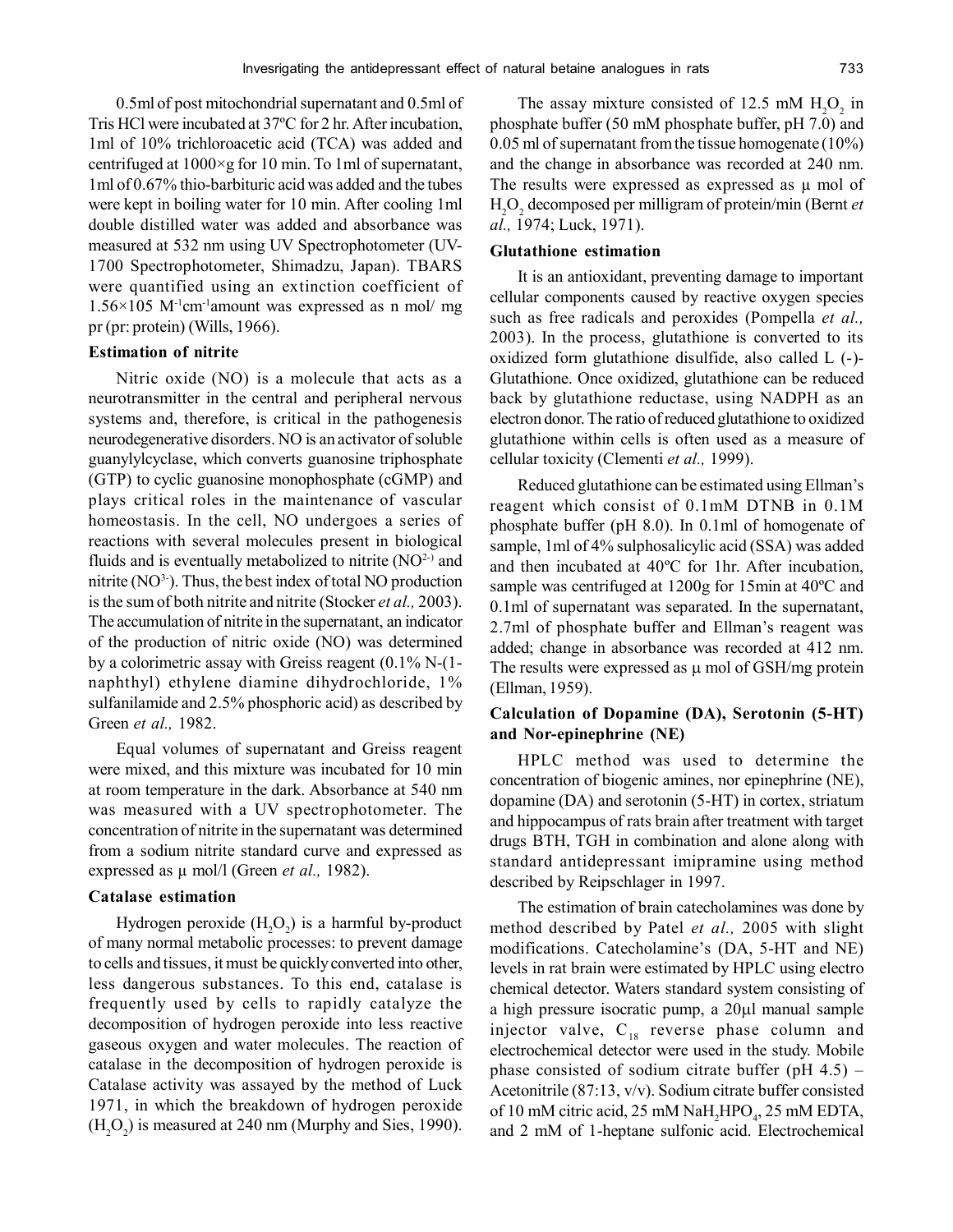conditions for the experiment were  $+0.75$  V, sensitivity ranges from 5 to 50 nA. Separation was carried out at a flow rate of 0.8 ml/min. Samples  $(20 \mu l)$  were injected manually. On the day of experiment frozen brain samples were thawed and homogenized in homogenizing solution containing 0.2 M per chloric acid. After that samples were centrifuged at 12,000g for 5 min. The supernatant was filtered through 0.22 mm nylon filters before injecting in the HPLC sample injector. Data were recorded and analysed with the help of breeze software. Concentrations of neurotransmitters were calculated from the standard curve generated by using standard in a concentration range of 10–100 ng/ml.

#### **Statistical analysis**

Statistical analysis results were expressed as standard error of mean (SEM). The statistical analysis was performed using the Prism software v.6.0 (R) (Graph Pad Inc., U.S.A). The data was considered significant at (P< 0.05). Separate Two-Way Analysis of Variance, (ANOVA) followed by Bonferroni Post-hoc test was used for each parameters. Separate One-Way ANOVA followed by Dunnett's test was used for each parameters.

## **Results and Discussion**

# **Effect of BTH, TGH and its combination on immobility of rats in FST**

The effect of natural betaines BTH, TGH and its combination was investigated for two week intervals in a rat FST model for depression as shown in Fig. 1.



**Fig. 1:** Effect of BTH, TGH and its combination on immobility time of rats in FST.

Data values are expressed as mean  $\pm$  S.E.M, n =6 rats/group. \*P<0.05 vs. disease control, \*\*P<0.05 vs. day 1st,  $P$ =0.05 vs. respective groups day 7,  $^{**}P<0.05$  vs. disease control and standard group.

During the initiation of the protocol, immobility time of all the groups (n=6) was noted down. All the groups showed no significance difference in the immobility time as shown in Fig. 1. Further, it was observed that the immobility time of all the groups was significantly increased after the 6th day of the FST protocol. Group-I (Disease Control) showed significantly increase in immobility time with respect to normal control rats (P<0.05) after the completion of the 6 days. Groups (II, III and IV) showed also significantly higher immobility time in comparison to normal control rats  $(P<0.05)$ respectively. At 7th day of the protocol, all the groups were simultaneously treated with standard and test regimens for depression. Group-I was administered with vehicle (0.5%Na-CMC) only. In group II, the standard therapeutic regimen of (IMP-10 mg/kg/b.wt, *i.p*.) was followed. The test groups- III and IV were treated with individually with (BTG at 100 mg/kg and TGH at 50 mg/ kg) respectively. Further, a combination therapy  $(BTG +$ TGH) at low doses was given in case of group V to study the effect of adjuvant therapy of natural betaines. On the 14th day, the standard drug (IMP) treated group showed significant reduction in immobility time with respect to disease control group (P<0.05). Further, in case natural betaines, BTH treated group (group-III) and TGH treated group (group-IV) revealed significant reduction in comparison to their respective groups at the 7th day of the protocol. Furthermore, lower dose combination therapy *i.e.* (BTH + TGH) showed marked decrease in immobility time in comparison to their respective groups on 7th day of the protocol. Hence, it was concluded that combination therapy showed synergistic antidepressant activity at low dose in a despair based model of depression.

### **Effect of BTH, TGH and its combination on immobility of rats in TST**

The effect of natural betaines and its combination was also evaluated in depression induced rats in TST for two weeks as shown in Fig. 2. The treatment and protocol was followed similar to FST. At 1st day, the immobility time of all the animals was observed. It was found that no significance difference was observed among the respective groups. Group-I (disease control) was administered with vehicle (0.5% Na-CMC) only. Group-II was treated with standard antidepressant therapy of IMP at (10mg/kg/b.wt) to compare the antidepressant activity with respect to natural betaine analogues and its combination. It was observed that during 1-6 days, all the groups were induced with acute state of depression using TST.

 At 7thday, the immobility time of all the groups were observed. It was found that all the groups showed significant rise in the immobility time  $(P<0.05)$  with respect to the animals at 1st day. This indicated that all the animals exhibited acute state of depression. Therefore, all the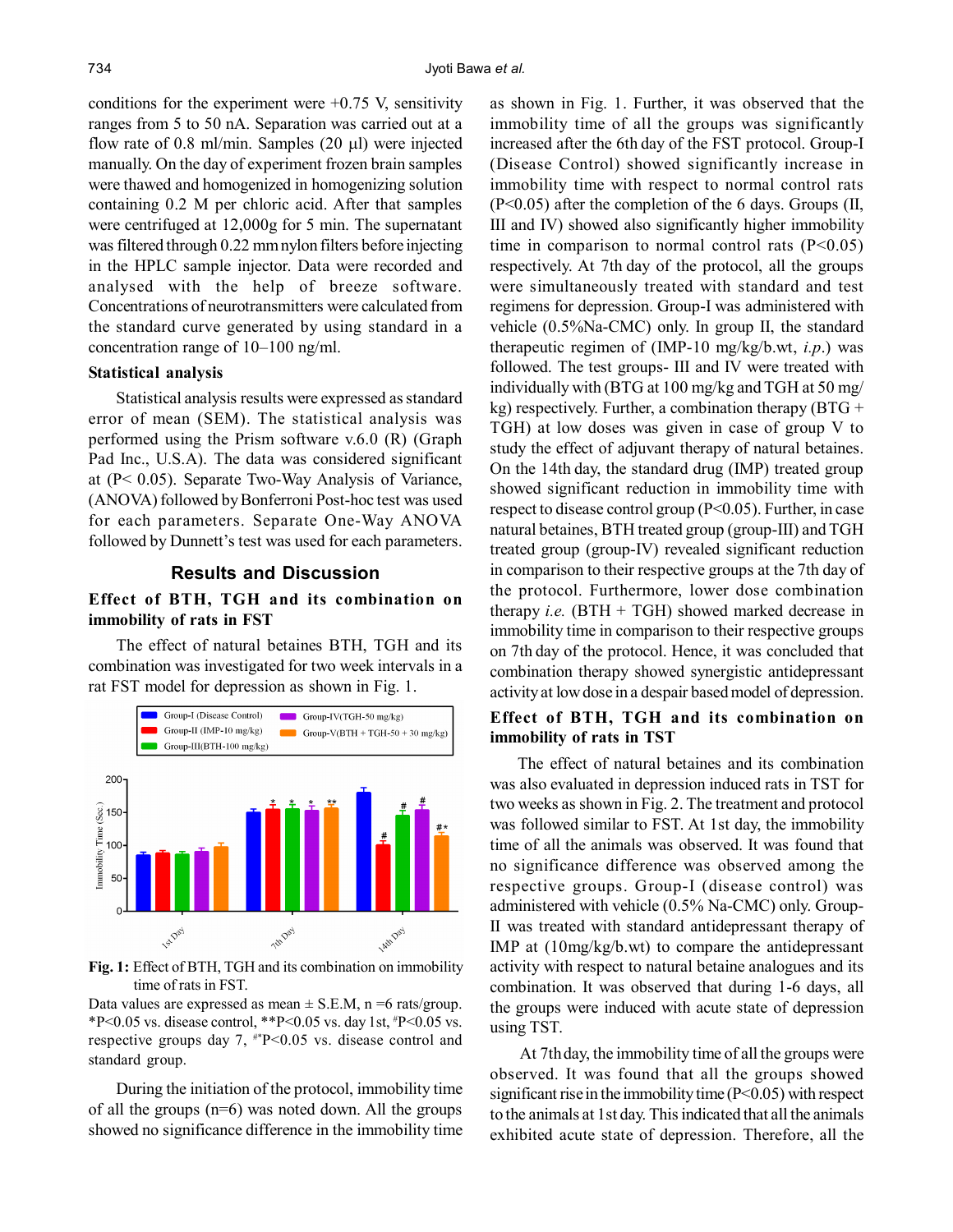groups were investigated for the antidepressant activity of natural betaines along with its combination. From 7-14 days, groups III and IV were administered with BTH at dose of (100mg/kg/b.wt),



**Fig. 2:** Effect of BTH, TGH and its combination on immobility time of rats in TST.

Data values are expressed as mean  $\pm$  S.E.M, n =6 rats/group. \*P<0.05 vs. disease control, \*\*P<0.05 vs. day 1st,  $P$ =0.05 vs. respective groups day 7,  $*P<0.05$  vs. disease control and standard group.

TGH at dose of (50mg/kg/b.wt) and (BTH and TGH) therapy at dose of (50+30mg/kg/b.wt). It was found that group-II showed significant reduction in immobility time with respect to groups at 7th day. Further, the BTH and TGH treated groups also showed significant decrease in immobility time with respect to disease control group (P<0.05). However, individually treated BTH and TGH groups exhibited showed lesser anti-depressant action in comparison to standard treatment of IMP. However, the combination therapy (BTH + TGH) at a dose  $(50+30)$ mg/kg/b.wt) exhibited marked reduction in immobility time with respect to group-II ( $P<0.05$ ) and standard treatment group-III ( $P<0.05$ ) respectively as shown in Fig. 2. Hence, it was observed that combination therapy of natural betaines possessed potent anti-depressant activity in TST model of depression.

# **Effect of BTH, TGH and its combination on locomotor activity in rats**

The effect of natural betaine analogues and its combination were also evaluated for behavioral assessment in an anxiety based depression model (locomotor activity) for two weeks with the help of actophotometer. The locomotor activity was analyzed in terms of no of crossings in a digital activity cage (actophotometer). At 1st day, all the groups showed increased locomotor activity. Further, anxiety based acute state of depression was induced among all the groups for 1-6 days using actophotometer. At 7th day, it was observed that locomotor activity was severely reduced among all

the groups. Groups (II to V) showed significant decrease in the number of crossings (P<0.05) with respect to groups at 1st day. Therefore, the animals were administered with standard therapy (group-II) and test therapies (groups III, IV and V) to study the antidepressant effect of natural betaines and its combination. In the present study, group-II showed significant increase in the locomotor activity with respect to group-I (disease control) after chronic administration of standard drug (imipramine) in rats (P<0.05). BTH treated or TGH treated animals also showed relatively increase in the locomotor activity in comparison to disease control (P<0.05). However, natural betaines BTH or TGH alone were not able to mimic the antidepressant activity of standard therapy (IMP) as shown in Fig. 3.



**Fig. 3:** Effect of BTH, TGH and its combination on locomotor activity in rats measured on actophotometer.

Data values are expressed as mean  $\pm$  S.E.M, n =6 rats/group. \*P < 0.05 vs. disease control, \*\*P < 0.05 vs. day 1st,  $P$  < 0.05 vs. respective groups day 7,  $^{**}P<0.05$  vs. disease control and standard group.

Further, a combination therapy of natural betaines (BTH + TGH) showed a significant enhancement in the locomotor activity (*i.e.* increased no of crossings) with respect to group-II (disease control) and group III (standard therapy). This study indicated potent synergistic effect of combination therapy of natural betaines (BTH and TGH) at low doses in comparison to standard therapy.

#### **Investigation of oxidative stress markers in depression**

It is a well-known fact that enhanced oxidative stress play a vital role in the modulations of neurochemical pathways of the brain. Lipid peroxidation is considered an important mechanism of injury occurring in cells during oxidative stress. An initial formation of large amounts of reactive oxygen species (ROS) during stress may also initiate lipid peroxidation to occur in brain. Emotional stress, which accompanies severe depression, may enhance lipid peroxidation and clinical studies have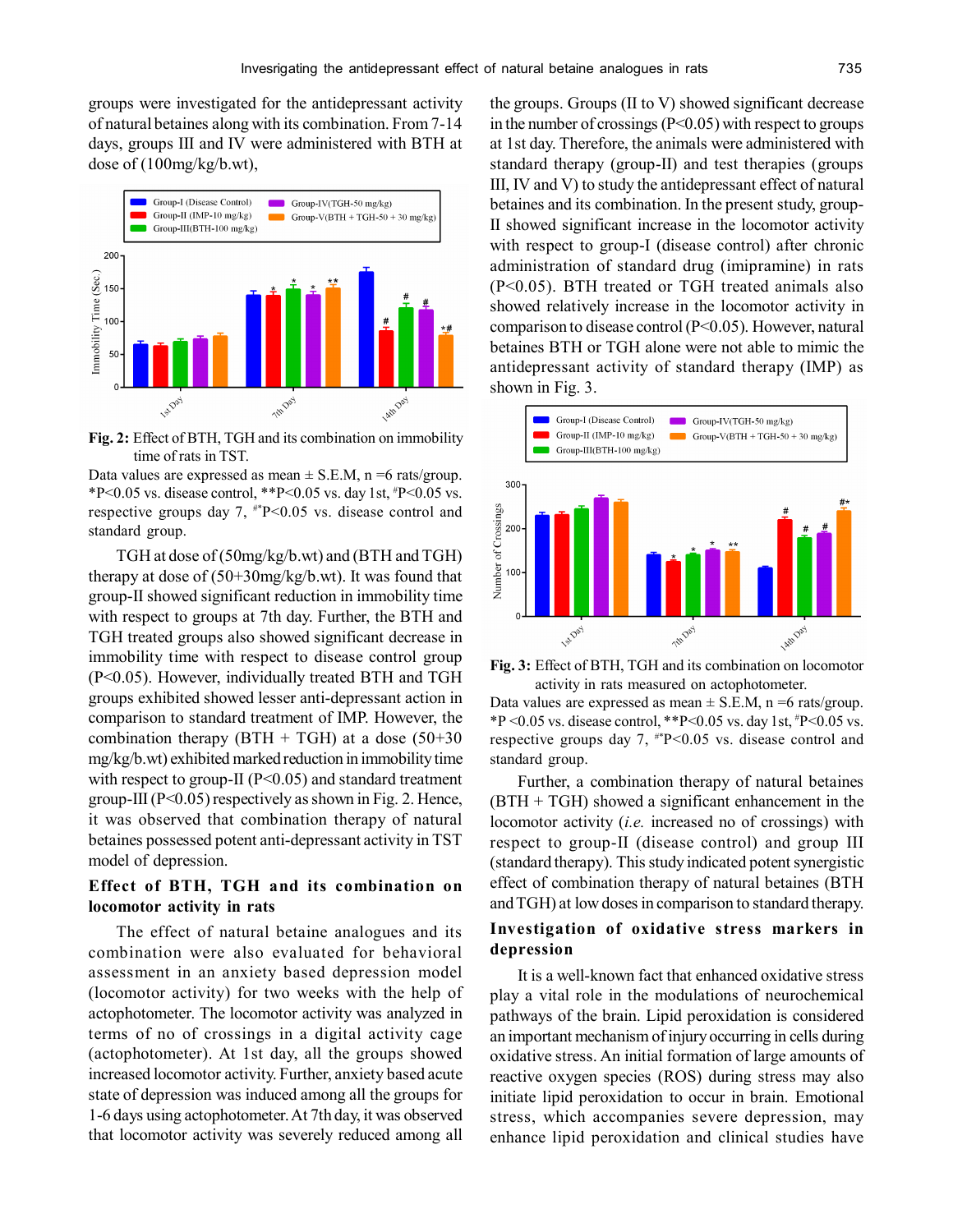directly demonstrated higher levels of MDA (an end product of lipid peroxidation), nitrites and lower levels of glutathione (GSH) and catalase enzyme respectively in patients with depression. In addition, several studies have demonstrated that the restrained stress significantly elevated lipid peroxidation level in rat brain. In order to study the role of oxidative stress in depression, animals were sacrificed on 14th day following drug treatment. Animals were killed by decapitation and brains were removed and were rinsed immediately with ice-cold isotonic saline. Whole brains were separated out. Brain tissue samples were then homogenized with ice-cold 0.1M phosphate buffer (pH 7.4; 10% w/v). The homogenate was centrifuged at 10,000 g for 15 min and aliquots of supernatant were separated and used for biochemical estimation.

# **Effect of BTH, TGH and its combination on malonyldialdehyde (MDA) enzyme concentration**

In the present study, group-I (disease control) showed increase MDA levels in the whole rat brain. Group-II (standard therapy) significantly showed decrease in MDA levels with respect to group I ( $P<0.05$ ). BTH treated (100mg/kg/b.wt) or TGH (50mg/kg/b.wt) treated groups caused a significant reduction in the lipid peroxidation in whole rat brain as evidenced by decreased amount of MDA levels (an oxidative stress marker) in treated rats. Further, TGH at a dose of 50mg/kg/b.wt also showed significant decrease in MDA level in comparison to individual BTH therapy at (100mg/kg/b.wt) (P<0.05).

Furthermore, the combination therapy of natural betaines (BTH-50mg/kg/b.wt + TGH- 30mg/kg/b.wt) significantly attenuated the MDA levels in rat's brain as compared to group I ( $P<0.05$ ) and standard treatment (P<0.05) respectively as shown in Fig. 4.



**Fig. 4:** Effect of BTH, TGH and its combination on concentration of MDA in rat brain.

Data values are expressed as mean  $\pm$  S.E.M, n =6 rats/group. \*P<0.05 vs. disease control, \*\*P<0.05 vs. group-II,  $\#P$  <0.05 vs. group-III, \*#P<0.05 vs. disease control and group II.

# **Effect of BTH, TGH and its combination in glutathione (GSH) level**

The glutathione (GSH) system is an important tool mediating protection several (pro- oxidant) molecules in the brain and alterations in this system are involved in several neuropath logical conditions. Several studies have indicated that the central administration of GSH elicits antidepressant response in the FST and TST models of depression. In this study, GSH levels in rat brain were assessed to evaluate the effect of natural betaine therapy along with its combination. It was observed that oral administration of BTH or TGH in rats significantly enhanced the GSH levels in rat brain as compared to disease control animals (group-I) as shown in Fig. 5.



**Fig. 5:** Effect of BTH, TGH and its combination on concentration of GSH in rat brain.

Data values are expressed as mean  $\pm$  S.E.M, n =6 rats/group. \*P<0.05 vs. disease control, \*\*P<0.05 vs. group-II,  $#P$ <0.05 vs. group-III, \*# P<0.05 vs. disease control and group II.

However, no significant difference in the GSH content was found among the BTH or TGH treated groups. Further, group-II also showed increased GSH levels in comparison to group-I. Moreover, GSH level of rat brain was most significantly (P<0.05) effected in case of group-V (BTH + TGH; at  $0.029$  µmol GSH/ mg pr.) *i.e.* when treated a low dose in combination as compared to group-I (0.0011 µmol GSH/ mg pr.). These results indicated potent synergistic effect of the combination therapy eliciting an antidepressant response in depressed rats.

### **Effect of BTH, TGH and its combination on nitrite levels in rat brain**

The accumulation on nitrite in the supernatant is an indicator of production nitric oxide (NO), which has produced due to oxidative stress occurring in the brain. The nitrite level in the rat brain were evaluated to study the oxidative stress as shown in Fig. 6.

In the present study, higher levels of nitrite were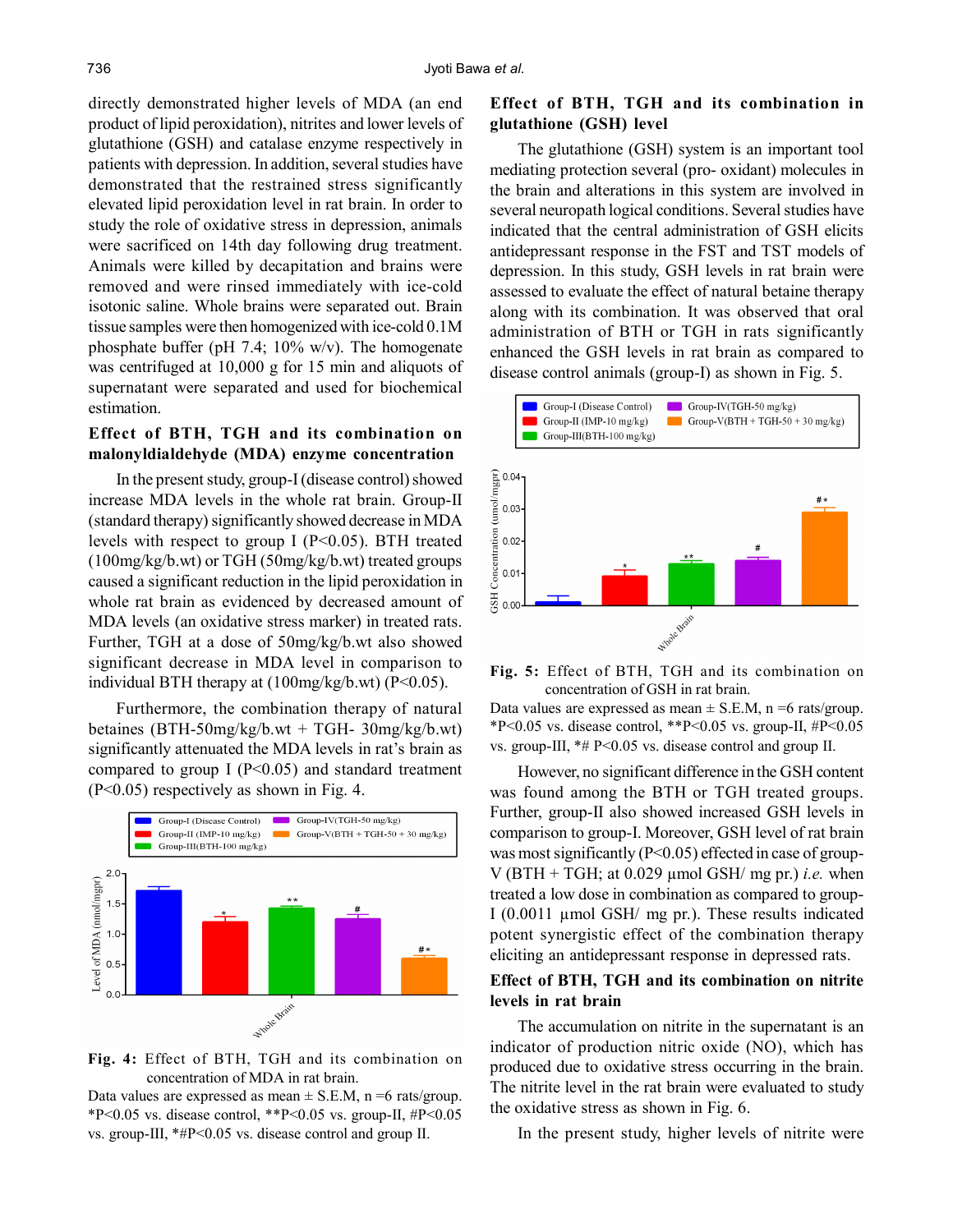

**Fig. 6:** Effect of BTH, TGH and its combination on concentration of nitrite in rat brain.

Data values are expressed as mean  $\pm$  S.E.M, n =6 rats/group. \*P < 0.05 vs. disease control, \*\*P < 0.05 vs. group-II,  $\text{\#P}$  < 0.05 vs. group-III, \*# P<0.05 vs. disease control and group I.

observed in the brain of disease control animals (group-I). However, animal group treated with standard therapy of IMP (10mg/kg/b.wt) showed significant reduction in the nitrite levels with respect to group-I ( $P<0.05$ ). Further, BTH and TGH treated animals revealed significant decrease in brain nitrite levels with comparison to group-I (P<0.05). There was no significant difference found in the nitrite levels of brain among the BTH or TGH administered therapy groups. But, the decrease in the nitrite levels was comparatively lower than the IMP treated group. Therefore, the adjuvant therapy of natural betaines, BTH or TGH was also assessed. Hence, it was observed that the combined therapy of natural betaines (BTH+TGH) exhibited synergistic effect and showed significant decrease in the rat brain nitrite levels in comparison to group-I ( $P<0.05$ ) and group-II ( $P<0.05$ ) respectively.

# **Effect of BTH, TGH and its combination on catalase levels in rat brain**

Levels of catalase enzyme is another prognostic bio marker used to study the oxidative stress. The present investigation showed highly suppressed catalase levels in the rat brain in group-I (disease control). Further, catalase levels in the rat brain was significantly increased in the IMP treated group (P<0.05). Groups-III, IV and V showed significant rise in the catalase levels in comparison to group-I (P<0.05). Furthermore, significant difference was also observed in groups-IV and V in terms of high catalase enzyme levels in the rat brain with comparison to BTH treated group as shown in Fig. 7.

### **Effect of natural betaines on monoamine concentration in rat brain**





Data values are expressed as mean  $\pm$  S.E.M, n =6 rats/group. \*P<0.05 vs. disease control, \*\*P<0.05 vs. group-II,  $\#P$ <0.05 vs. group-III, \*# P<0.05 vs. disease control and group II.

The effect of natural betaines and its combination on the monoamine concentration in the rat brain was analyzed by reverse phase HPLC technique equipped with electro chemical detector (ECD). The analytical assessment of biogenic amines (*i.e.* Dopamine, Serotonin, and Norepinephrine) was carried out in the different regions (striatum, cortex and hippocampus) of rat brain.

# **Effect of BTH, TGH and its combination on dopamine levels (DA) in rat brain**

In the present investigation, the concentration dopamine was prominently affected in the striatum, cortex and hippocampal region of brain in group-I (disease control) as shown in Fig. 8. The standard therapy of IMP showed significantly increase in the brain DA levels (P<0.05) with respect to group-I in all the three regions (striatum, cortex and hippocampus) of rat brain. Further, BTH and TGH treated animals showed enhanced dopamine levels, but to a lesser extent in comparison to standard therapy. Furthermore, combination therapy of natural betaines (BTH+TGH) showed marked increase in dopamine levels in comparison to group-1  $(P<0.05)$ . Hence, the combination of natural betaines showed a promising antidepressant approach for the management of major depressive disorder (MDD).

# **Effect of BTH, TGH and its combination on concentration of serotonin (5-HT) in rat brain**

The serotonin (5-HT) levels were also assessed in different regions (striatum, cortex, and hippocampus) of the rat brain for all the groups as shown in Fig. 9. It was found that the 5-HT levels were highly suppressed in the rat brain of group-I animals. The IMP treated animals showed significant enhancement in 5-HT levels in all the regions of brain in comparison to disease control rats (P<0.05). Further, BTH treated showed significant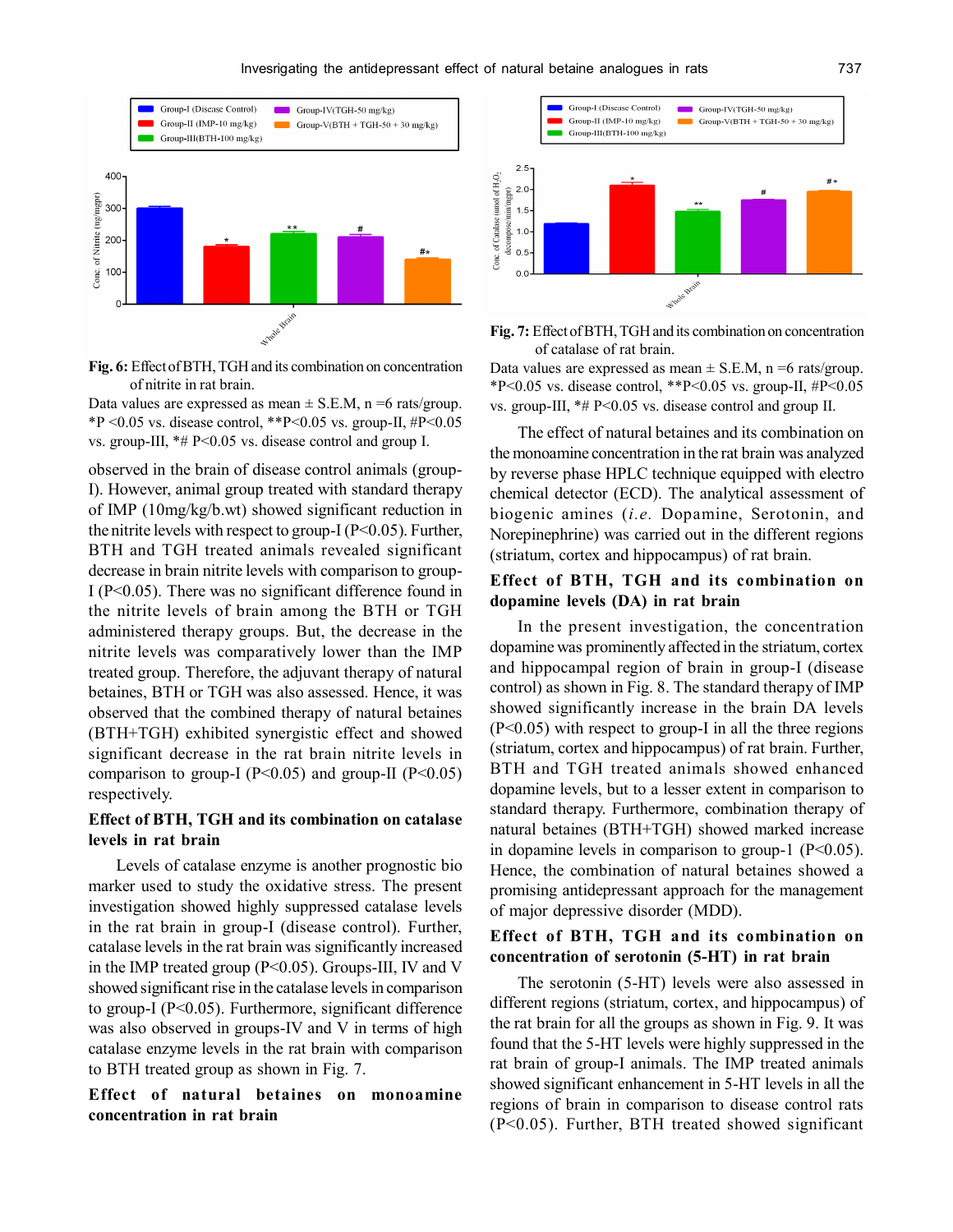

**Fig. 8:** Effect of BTH, TGH and its combination on concentration of dopamine (DA) of rat brain.

Data values are expressed as mean  $\pm$  S.E.M, n =6 rats/group. \*Significant at P<0.05 vs. disease control, \*\*Highly significant at P<0.05 vs. disease control.

increase in brain 5-HT levels in comparison to group-I, however the therapy showed relatively lesser increase in the serotonin levels with respect to TGH or combination therapy. Furthermore, the combination therapy (BTH+TGH) showed marked rise in the serotonin levels in striatum, cortex and hippocampal regions of the brain with respect to group-I ( $P<0.05$ ).



**Fig. 9:** Effect of BTH, TGH and its combination on concentration of serotonin (5-HT) of rat brain.

Data values are expressed as mean  $\pm$  S.E.M, n =6 rats/group. \*Significant at P<0.05 vs. disease control, \*\*Highly significant at P<0.05 vs. disease control.

# **Effect of TGH, BTH and its combination on norepinephrine (NE) in rat brain**

The norepinephrine (NE) levels in the rat brain were also determined in the striatum, cortex and hippocampal regions of the rat brain as shown in Fig. 10. The NE levels were significantly increased in the IMP administered group with respect to disease control animals (P<0.05). Although, BTH treated animals showed significant increase in NE levels when compared to group-I but, it was observed that individual therapy of BTH was not able to enhance the NE levels in all the regions of brain to the extent as that of TGH therapy. Further, combination therapy of  $(BTH + TGH)$  showed highly significant increase in NE levels in all the regions of the brain with comparison to disease control group (P<0.05).



**Fig. 10:** Effect of BTH, TGH and its combination on concentration of norepinephrine (NE) of rat brain. Data values are expressed as mean  $\pm$  S.E.M, n =6 rats/group. \*Significant at P<0.05 vs. disease control, \*\*highly significant

at P<0.05 vs. disease control.

#### **Conclusion**

BTH and TGH treatment reduced the immobility time in FST and TST experiments as compared to disease control group and showed high antidepressant activity comparable to those of standard treatment. Further, in determination of locomotor activity, it was found that when rats were treated with  $BTH + TGH$  at low doses, the locomotor activity was enhanced more than twice as compared to disease control group treated with vehicle only. After 7 days, drug administration rats were sacrificed and different biochemical parameters like GSH, catalase, MDA, and nitrite level were determined to evaluate the mechanism and biochemical pathways of these drugs. These drugs significantly affected the levels of MDA, GSH, nitrite and catalase in whole region of rat brain. Further, the determination of concentration of neurotransmitters in brain neurons was carried out using HPLC method. It was found that BTH and TGH significantly enhanced the level of these neurotransmitters in brain as compared to disease control group. Thus, it can be concluded from these studies that the antidepressant like effect of these drugs are due to the enhanced concentration of monoamine neurotransmitters in synaptic cleft which leads to the elevation of the mood. In all groups, synergistic activity was observed in group-V *i.e.* when treated with BTH (50mg/kg) and TGH (30mg/kg) in combination at low doses. Group-IV *i.e.* TGH (50mg/kg) also showed the significant antidepressant activity in comparison to BTH group in some parameters (100mg/kg). Hence, it is concluded from the results that